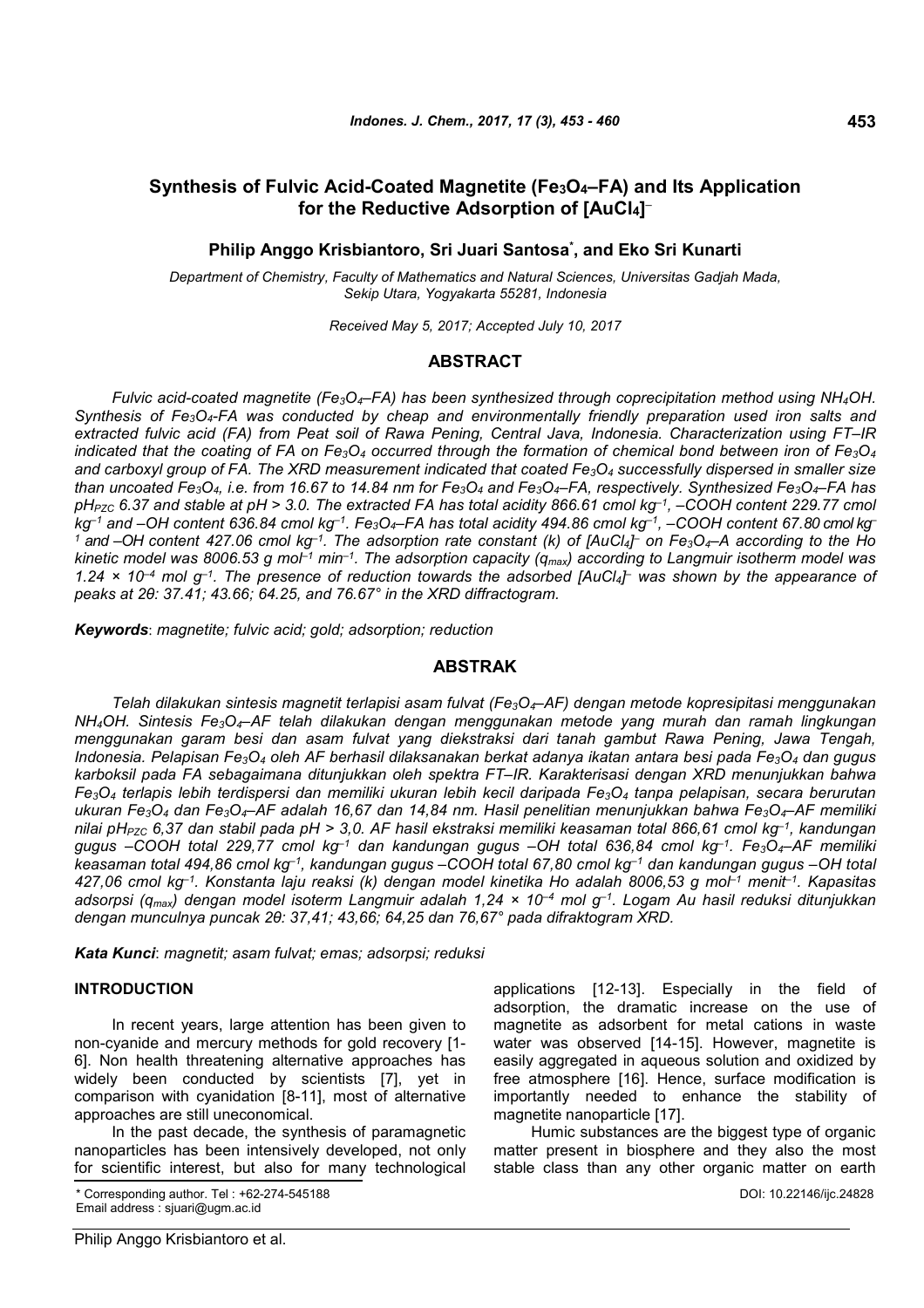[18]. Due to short time of humification process, fulvic acid as the one of humic substance has higher total acidity instead of humic acid (HA) and humin [18]. Utilization of humic and fulvic acid includes removal of Cu(II), Zn(II), Mn(II), Fe(II), Pb(II), Cd(II), Cr(III), Cr(VI), Cr(III), and Cd(II), either through adsorption and photo-reduction [19-23].

Coating magnetite by HA has been widely reported as a heavy metals adsorbent in water [24]. As reported, coating of particle surface can effectively prevent the adhesion of colliding particles during thermal motion [25]. Recent studies also indicated that HA has high affinity to  $Fe<sub>3</sub>O<sub>4</sub>$  particles and able to enhance the stability of nano dispersion of Fe<sub>3</sub>O<sub>4</sub> particles by preventing their aggregation [25-27]. This surface modification of Fe<sub>3</sub>O<sub>4</sub> by FA (Fe<sub>3</sub>O<sub>4</sub>–FA) increases adsorption capacity and easily separated from aqueous medium [25-27].

In this study, due to its highest total acidity which is highest than the other fractions of humic substances, FA is chosen to coat Fe3O<sup>4</sup> and the formed Fe3O4*–*FA is then applied to adsorp [AuCl4] – in aqueous solution [28]. Skogerboe and Wilson [28] reported that fulvic acid had reduction potential approximately 0.5 V (vs normal hydrogen electrode), while the reduction potential of [AuCl<sub>4</sub>]<sup>-</sup> is 0.1 V. Its means, reduction of [AuCl<sub>4</sub>]<sup>-</sup> into Au(0) occur spontaneously. Higher total acidity needed in purpose to increase  $Fe<sub>3</sub>O<sub>4</sub>$  stability.  $Fe<sub>3</sub>O<sub>4</sub>$ –FA synthesized through coprecipitation method and characterized using FT–IR and XRD. Measurement of  $pH_{PZC}$ ,  $Fe<sub>3</sub>O<sub>4</sub>$  stability and total acidity were also investigated.

# **EXPERIMENTAL SECTION**

## **Materials**

Peat soil from Rawa Pening, analytical grade of NaOH, HCl 37%, Ba(OH)2, NH4OH 25%, FeCl3•6H2O, FeSO4•7H2O, Ca(CH3COO)2, NaNO3, HNO3, NaHCO3, [AuCl4] – , standard solution of Fe, were obtained from Merck (Germany) without further purification, distilled water from general laboratory of Chemistry Department (Universitas Gadjah Mada), and  $N_2$  gas.

## **Instrumentation**

Stirrer and hot plate (Nouva), analytical balance (Mettler Toledo AL204), centrifuge (K PLC series), electric pH-meter (Hanna Instrument 211), oven (Fischer Scientific model 655F), siever 100 and 200 mesh, external magnetic field, shaker. Analytical instrumentals include infra-red spectrometer (Shimadzu FT–IR Prestige 21), atomic spectrometer (Perkin Elmer 3110), UV-Vis spectrometer (Shimadzu UV-1700 Pharmaphec), X-ray diffractometer (Shimadzu XRD-6000).

# **Procedure**

# *Extraction of fulvic acid*

Peat soil was dried at room temperature and separated from roots and branches. Soil was crushed and sieved to pass through siever of 100 mesh. The 100 g of sieved peat soil was added into 1.0 L of NaOH solution 1.0 M under stirring with  $N_2$  atmosphere. The mixture was aged for 24 without stirring and then centrifuged at 4500 rpm for 30 min. After filtration, supernatant was added by HCl 6 M dropwise until pH 1 and followed by centrifugation at 4500 rpm for 30 min to precipitate HA. After separated from the precipitation, the supernatant was dried at 60 °C to solidify FA.

# *Synthesis of Fe3O4–FA*

Fe3O4–FA was synthesized with modified method from Ref. [30-31]. Briefly,  $FeSO<sub>4</sub>.7H<sub>2</sub>O$  (2.78 g) and FeCl3.6H2O (5.41 g) were dissolved in a 100 mL of distilled water. A 10 mL of  $NH<sub>4</sub>OH$  25% (v/v) and 1.0 g of FA were added into the mixed of  $Fe<sup>2+</sup>/Fe<sup>3+</sup>$  solution at 90 °C under stirring, respectively. After aged for 30 min, the mixed solution was filtered and the separated solid was washed by distilled water until neutral pH and then dried at 60 °C to obtain Fe<sub>3</sub>O<sub>4</sub>-FA.

**Determination of pH<sub>PZC</sub>.** Fe<sub>3</sub>O<sub>4</sub>-FA (10 mg) was added into 10 mL of NaNO<sub>3</sub> 0.01 M at various pH ranging from 2-12 by the addition of  $HNO<sub>3</sub> 0.1 M$  or NaOH 0.1 M. The mixtures were shaken for 2 h and aged for 2 days. The filtrate was separated from solid by filtering using 0.45 µm paper and then final pH was measured.

**Stability test.** Fe<sub>3</sub>O<sub>4</sub>-FA (10 mg) was added into 10 mL of distilled water at various pH ranging from 2-8 by addition of HCl 0.1 M or NaOH 0.1 M. The filtrate was separated from solid by filtering using 0.45  $\mu$ m paper and then was analyzed its Fe content with AAS.

# *Adsorption of [AuCl4] –*

**The effect of pH.** Fe<sub>3</sub>O<sub>4</sub>-FA (10 mg) was added into a series of 10 mL of [AuCl4] – solution 60 ppm at varies from 2 to 7. The mixture was shaken for 2 h and then the filtrate was separated by filtering using 0.45 µm paper and followed by analysis for the remaining [AuCl4] – content with AAS.

**Sorption kinetics.** Fe<sub>3</sub>O<sub>4</sub>-FA (10 mg) was added into a series of 10 mL of [AuCl4] – at 60 ppm and optimum pH and each mixture was shaken at different contact time which ranges from 0 to 420 min. After filtering using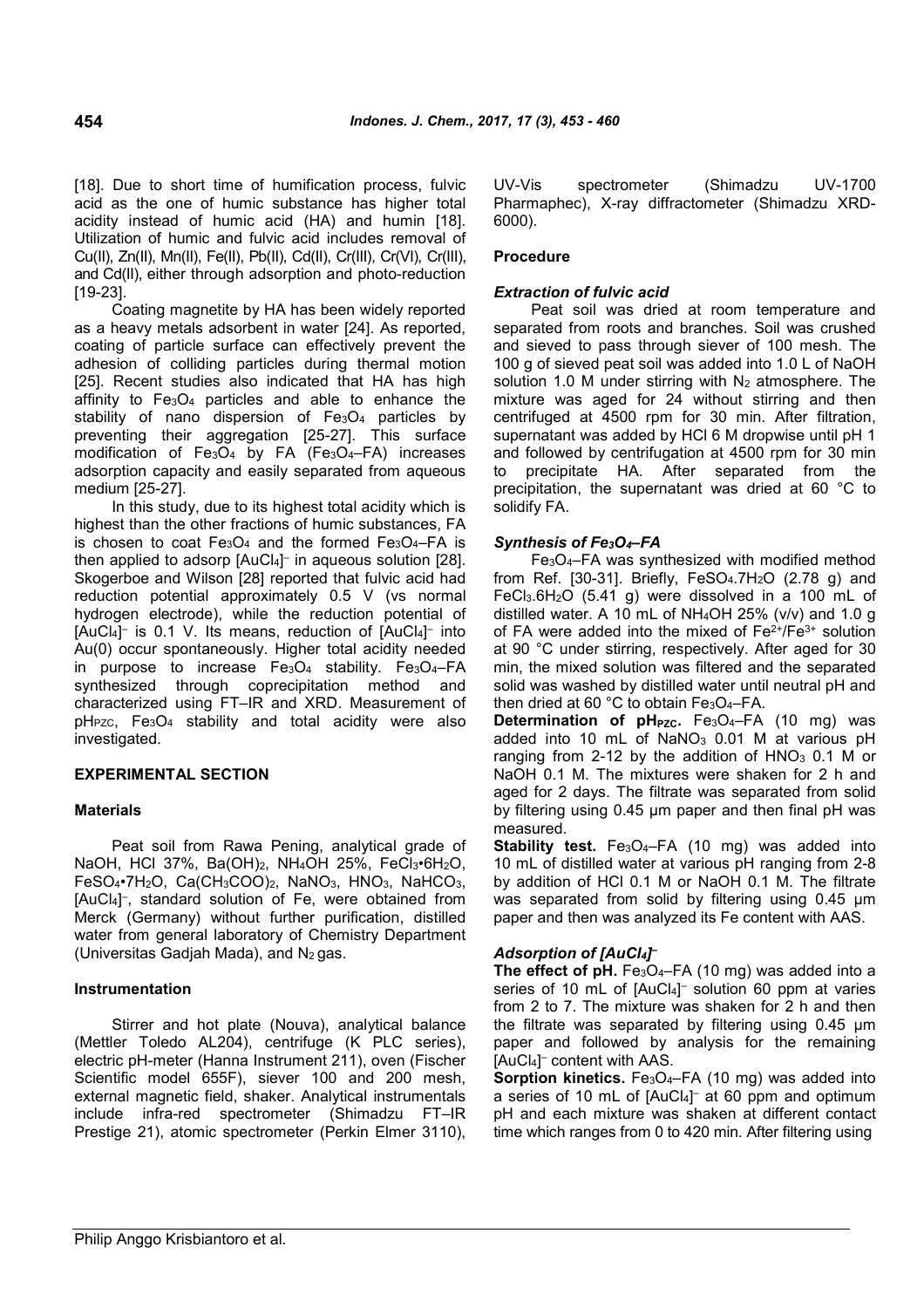

Fig 3. The comparison of Fe<sub>3</sub>O<sub>4</sub> and Fe<sub>3</sub>O<sub>4</sub>–FA diffractogram to the JCPDS 00–019–0629

Table 1. Size distribution and % crystallinity of Fe<sub>3</sub>O<sub>4</sub> and Fe3O4–FA

| Material                       | $d_{311}$ (nm) | % crystallinity |
|--------------------------------|----------------|-----------------|
| Fe <sub>3</sub> O <sub>4</sub> | 16.67          | 100             |
| $Fe3O4-FA$                     | 14 R4          | 62 22           |

0.45 µm filter paper, the filtrate was analyzed for its [AuCl4] – content by using AAS.

**Sorption isotherm.** Fe<sub>3</sub>O<sub>4</sub>-FA (10 mg) was added into a series of 10 mL of [AuCl4] – solution at various concentrations ranging from 5 to 250 ppm at optimum pH. The mixture was filtered using 0.45 µm filter paper and the filtrate was analyzed its [AuCl4] – content by using AAS.

# **RESULT AND DISCUSSION**

# **Characterization of Adsorbent**

# *FT-IR spectroscopy*

Spectroscopic analysis showed the success of FA extraction from peat soil and coating onto Fe3O4 surface. As shown in Fig. 1, the IR spectra of FA possesses main absorption bands at  $3410 \, \text{cm}^{-1}$  for O-H stretching, 2931 cm $^{-1}$  for stretching of C-H aliphatic, 1635 cm $^{-1}$  for stretching of C=C aromatic and C=O carboxylic, and 1404 cm–1 for the deformation of C–H aliphatic. This spectra of FA matched well with the obtained spectra of FA extracted form latosol soil by Jayaganesh and Senthurpandian [29]. The IR spectra of Fe<sub>3</sub>O<sub>4</sub>-FA displayed the main absorption bands at 1381 cm–1 which was correspond to C=O stretching of Fe<sub>3</sub>O<sub>4</sub>-FA, indicating the carboxylate anion in interaction with FeO surface, as the C=O in free carboxylic acid was above 1700 cm–1 [25-27,30-31].

# *X-ray diffraction*

The XRD measurement was used to identify the crystalline structure of the product. Fig. 2 indicates that Fe<sub>3</sub>O<sub>4</sub>–FA has diffraction pattern at  $2\theta$  = 29.81°; 35.12°; 42.89°; 56.62° and 62.30°, and slightly sifted than bare  $Fe<sub>3</sub>O<sub>4</sub>$ . The patterns sifted might due to synthesized Fe<sub>3</sub>O<sub>4</sub> on Fe<sub>3</sub>O<sub>4</sub>–FA has smaller particles instead of bare Fe3O<sup>4</sup> (Table 1). Decreasing intensity of Fe3O4–FA indicated that FA successfully coating the surface of Fe<sub>3</sub>O<sub>4</sub>. Both of Fe<sub>3</sub>O<sub>4</sub> and Fe<sub>3</sub>O<sub>4</sub>–FA match well with the inverse cubic spinal structure of JCPDS 00–019–0629 (Fig. 3). This result indicated that the crystal structure of  $Fe<sub>3</sub>O<sub>4</sub>$  was not change after coating by FA [25,32-33]. Fe<sub>3</sub>O<sub>4</sub>-FA has smaller size indicated that coated Fe3O<sup>4</sup> successfully dispersed in smaller size instead of uncoated Fe<sub>3</sub>O<sub>4</sub>. Crystallinity percentage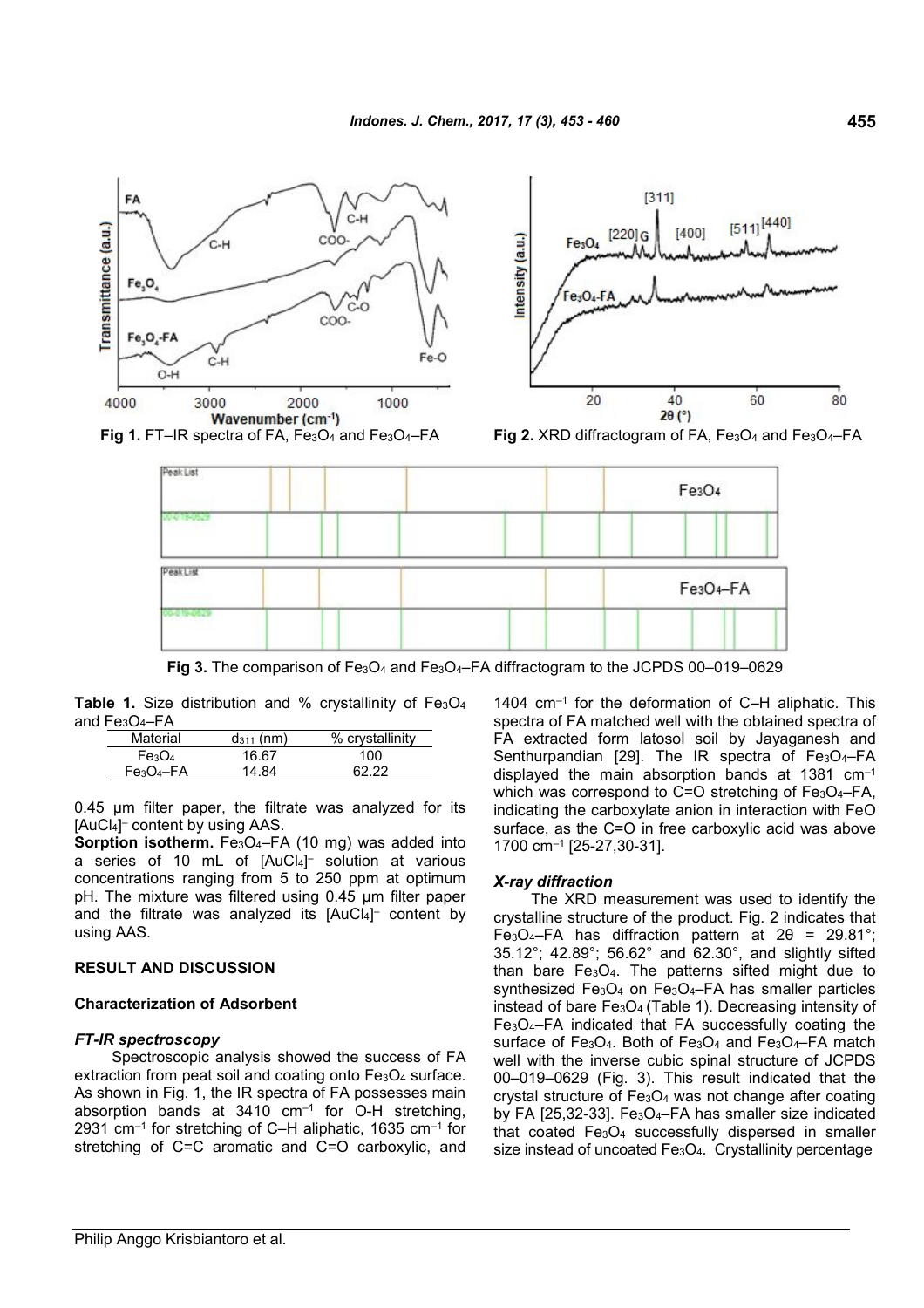$1.0$ Leached Fe (%)  $0.5$  $0.0$ 3 6 Q pH



**Fig 6.** Qualitative magnetic properties test of fulvic acid  $(1)$ ; Fe<sub>3</sub>O<sub>4</sub> (2) and Fe<sub>3</sub>O<sub>4</sub>-FA $(3)$ 

| Functional    | Stevenson                      | FA                      | $Fe3O4-FA$        |
|---------------|--------------------------------|-------------------------|-------------------|
| groups        | $\text{(cmol kg}^{-1}\text{)}$ | $\text{(cmol kg}^{-1})$ | (cmol $kg^{-1}$ ) |
| Total acidity | 570-890                        | 866.61                  | 494.86            |
| $-COOH$       | 150-570                        | 229.77                  | 67.80             |
| $-OH$         | 150-400                        | 636.84                  | 427.06            |
|               |                                |                         |                   |

was also measured to compare the bare  $Fe<sub>3</sub>O<sub>4</sub>$  and modified Fe<sub>3</sub>O<sub>4</sub>. By divided wide fraction of bare Fe<sub>3</sub>O<sub>4</sub> and Fe3O4–FA, % crystallinity also can be determined, which FA decrease the % crystallinity of  $Fe<sub>3</sub>O<sub>4</sub>$ .

## *Functional groups of FA and Fe3O4–FA*

The determination of total acidity and carboxyl content were carried out using Ba(OH)<sup>2</sup> and Ca*–*acetate method [34]. Table 2 shows that the functional groups of FA agreed well with Stevenson [34] and were decreased after coating the surface of Fe3O4, indicated that some of –COOH and –OH were used for bonding with  $Fe<sub>3</sub>O<sub>4</sub>$ surface.

#### *Stability test of Fe3O4–FA*

Stability of Fe<sub>3</sub>O<sub>4</sub>–FA towards dissolution increased sharply from 2.0 to 4.0. At pH 2.0,  $Fe<sub>3</sub>O<sub>4</sub>$  leached in the



solution was only 1.40% (2.51  $\times$  10<sup>-5</sup> mol q<sup>-1</sup>) relative toward weight of the adsorbent (Fig. 4). At low pH, Fe<sup>2+</sup> leached from adsorbent and form  $[Fe(H<sub>2</sub>O)<sub>6</sub>]^{2+}$  in the solution and detected as leached Fe by AAS. Meanwhile, the Fe<sub>3</sub>O<sub>4</sub> that loses Fe<sup>2+</sup> form maghemite (γ–Fe2O3) which has less magnetic properties instead of Fe $3O_4$  [35]. The stability of Fe $3O_4$  has high responsibility of the optimum pH of the adsorption process, which there is no possibility of the adsorbent could optimum at very low pH due to adsorbent stability. This concluded that  $Fe<sub>3</sub>O<sub>4</sub> - FA$  stable at pH > 3.0.

## **Determination of pHPZC Value of Fe3O4–FA**

The pH $_{\rm PZC}$  is a measurement of H $^*$  ion movement onto and from the adsorbent surface [36]. The change of medium pH after aging adsorbent for 48 h is shown in Fig. 5. At low pH, H<sup>+</sup> ions were moving from the solution onto adsorbent surface during aging and increase the pH of the solution. At high pH, H<sup>+</sup> ions were moving from the adsorbent to the solution and decrease the pH of the solution. The meet point of initial and final pH mean that there is no movement of H<sup>+</sup> ions and the adsorbent is about at neutral condition. The medium  $pH$  in which the  $H^+$  ions do not move between adsorbent and its medium is called as pH<sub>PZC</sub> and as shown in Fig. 5, the pH<sub>PZC</sub> obtained in this study is 6.37. This pH<sub>PZC</sub> of Fe<sub>3</sub>O<sub>4</sub>-FA is smaller than that of bare Fe<sub>3</sub>O<sub>4</sub>, i.e. 8.2 as reported by El-Kharrag [14]. It may be caused by the fact that  $Fe<sub>3</sub>O<sub>4</sub>-FA$  contains carboxyl groups that the bare  $Fe<sub>3</sub>O<sub>4</sub>$ .

### **Qualitative Analysis of Magnetic Properties**

Simple qualitative test for the magnetic properties of FA,  $Fe<sub>3</sub>O<sub>4</sub>$  and  $Fe<sub>3</sub>O<sub>4</sub>$  – FA is performed by attracting the three materials with external magnetic field. As shown in Fig. 6, Fe<sub>3</sub>O<sub>4</sub> and Fe<sub>3</sub>O<sub>4</sub>–FA but not FA were

 $1.5$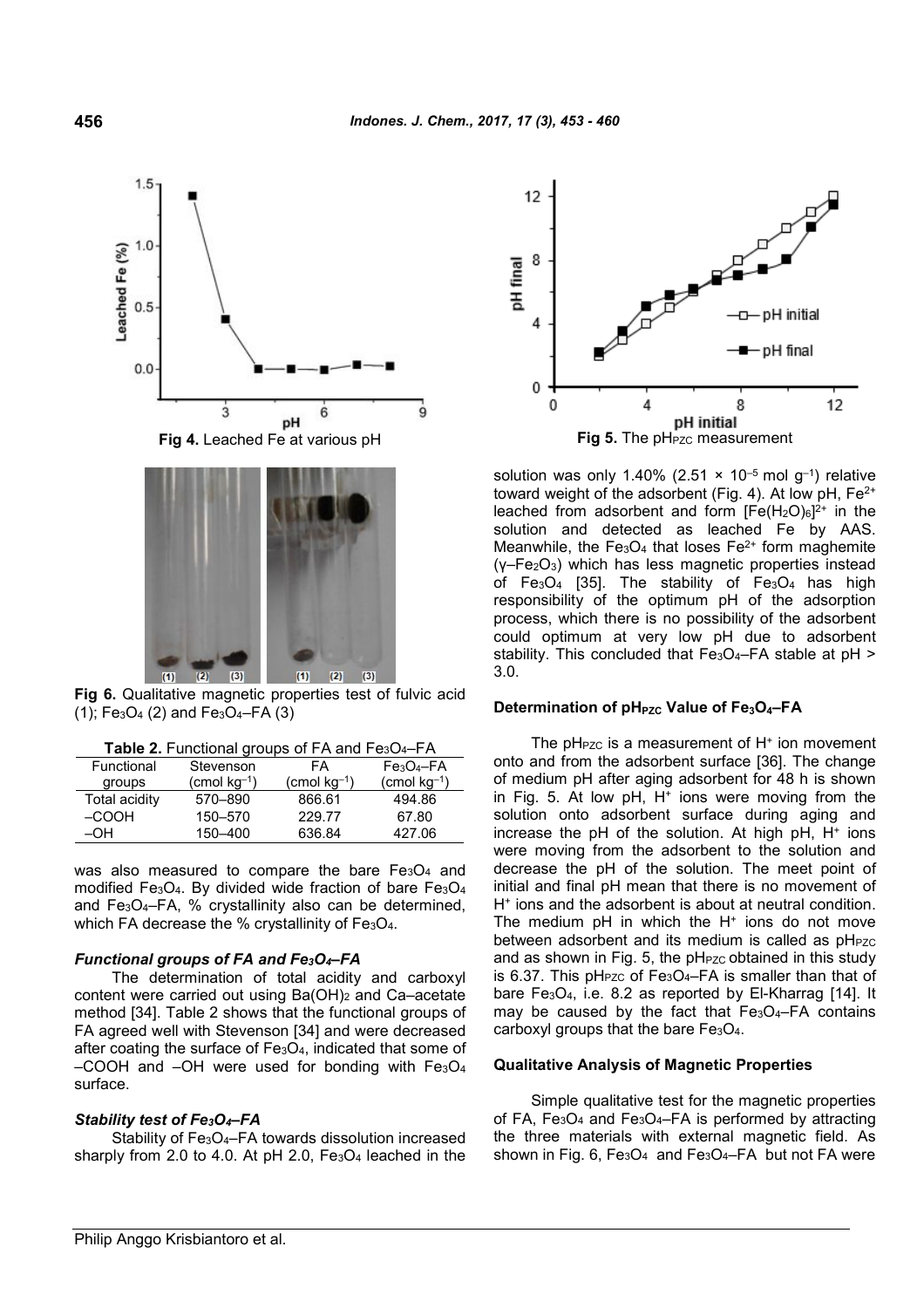

attracted by magnet. It means that only Fe<sub>3</sub>O<sub>4</sub> and Fe3O4–FA have magnetic property. Attracted Fe3O4–FA into external magnetic field indicated that coating of FA onto Fe3O<sup>4</sup> surface was not remove the magnetic properties of Fe<sub>3</sub>O<sub>4</sub>.

#### **Sorption Process**

## *Effect of the medium acidity on the adsorption of [AuCl4] –*

The effect of the medium acidity on the adsorption of [AuCl4] – on Fe3O4–FA is given in Fig. 7. At very low pH (< 3.0), adsorbent system practically has less stability instead of pH > 3.0. This means, with the decreasing pH from 3.0 to 2.0 lead to less percentage of adsorbed [AuCl4] – . At pH 4.0, fulvic acid protonated (–COOH) and lead to the complete adsorption with the negative species of [AuCl4] – through hydrogen bonding. By increasing pH after 4.0, more functional groups of fulvic acid are deprotonated and more functional groups are negatively charged. This lead to the repulsion of negatively charged FA and [AuCl4] – , causing the percentage of adsorbed [AuCl4] – decreased with the increasing pH.

#### *Adsorption rate*

The adsorption profile of [AuCl4] – on Fe3O4–FA as a function of interaction time is given in Fig. 8. The adsorption was initial rapid at first 90 min and then went slower. Based on the assumption that carboxyl group of fulvic acid is the responsible functional group for the binding with [AuCl4]<sup>-</sup>, the unit of adsorbed [AuCl4]<sup>-</sup> in Fig. 8 has been converted from its original unit to mole unit based on the content of that carboxyl functional group. Among functional groups of FA, carboxyl plays important role to binding with [AuCl4] – through electrostatic interaction. The determination of carboxyl content in FA



**Fig 8.** The effect of contact time on the adsorption of [AuCl4] –

used in this study using Ca–acetate method (Table 2) yielded the value of 6.78 mmol g $^{\rm -1}.$ 

The determination of rate constant reveal that the sorption of [AuCl4]<sup>-</sup> on Fe<sub>3</sub>O<sub>4</sub>-FA obeys Ho's kinetic model as expressed in equation 1 [37].

$$
\frac{t}{q_t} = \frac{1}{k_{ads}q_e^2} + \frac{1}{q_e}t
$$
\n(1)

where  $q_e$  and  $q_t$  are the concentration (mol  $g^{-1}$ ) of adsorbate at equilibrium and t, respectively. Kads is the Ho rate constant of adsorption (g mol<sup>-1</sup> min<sup>-1</sup>) and t is interaction time.

Plot of  $t/q_t$  against t from the data Fig. 8 gave a linier relationship with linearity  $(R^2)$  as high as 0.9983. Based on the slope of the plot, the obtained  $k_{ads}$  was 8  $\times$  10<sup>3</sup> g mol<sup>-1</sup> min<sup>-1</sup>.

## *Adsorption capacity and energy*

The adsorption profile of [AuCl4] – on Fe3O4–FA as a function of concentrations time is given in Fig. 9. The adsorption was rapid at initial concentration from 0 to 60 mg  $L^{-1}$ . The adsorption then increased slightly when the applied concentration of [AuCl4] – was between 60 and 250 mg  $L^{-1}$ . The plot of  $C_e/q_e$  against  $C_e$  fitted to the linear form of Langmuir adsorption model as expressed in equation 2 [26].

$$
\frac{C_e}{q_e} = \frac{1}{q_m K} + \frac{1}{q_m}
$$
 (2)

where  $q_m$  is the adsorption capacity corresponding to complete monolayer coverage and K is the equilibrium constant  $(L \text{ mol}^{-1})$ . The data fit well to the model with correlation coefficients  $(R<sup>2</sup>)$  0.9837, and the adsorption capacity of 1.24  $\times$  10<sup>-4</sup> mol g<sup>-1</sup> for [AuCl<sub>4</sub>]<sup>-</sup>.

Monolayer coverage of the sorption [AuCl4]<sup>-</sup> onto Fe3O4–FA surface may indicate that only one functional group of fulvic acid is responsible for the adsorption. Although FA has many carboxyl and hydroxyl groups, it seems that only one group is dominant the adsorption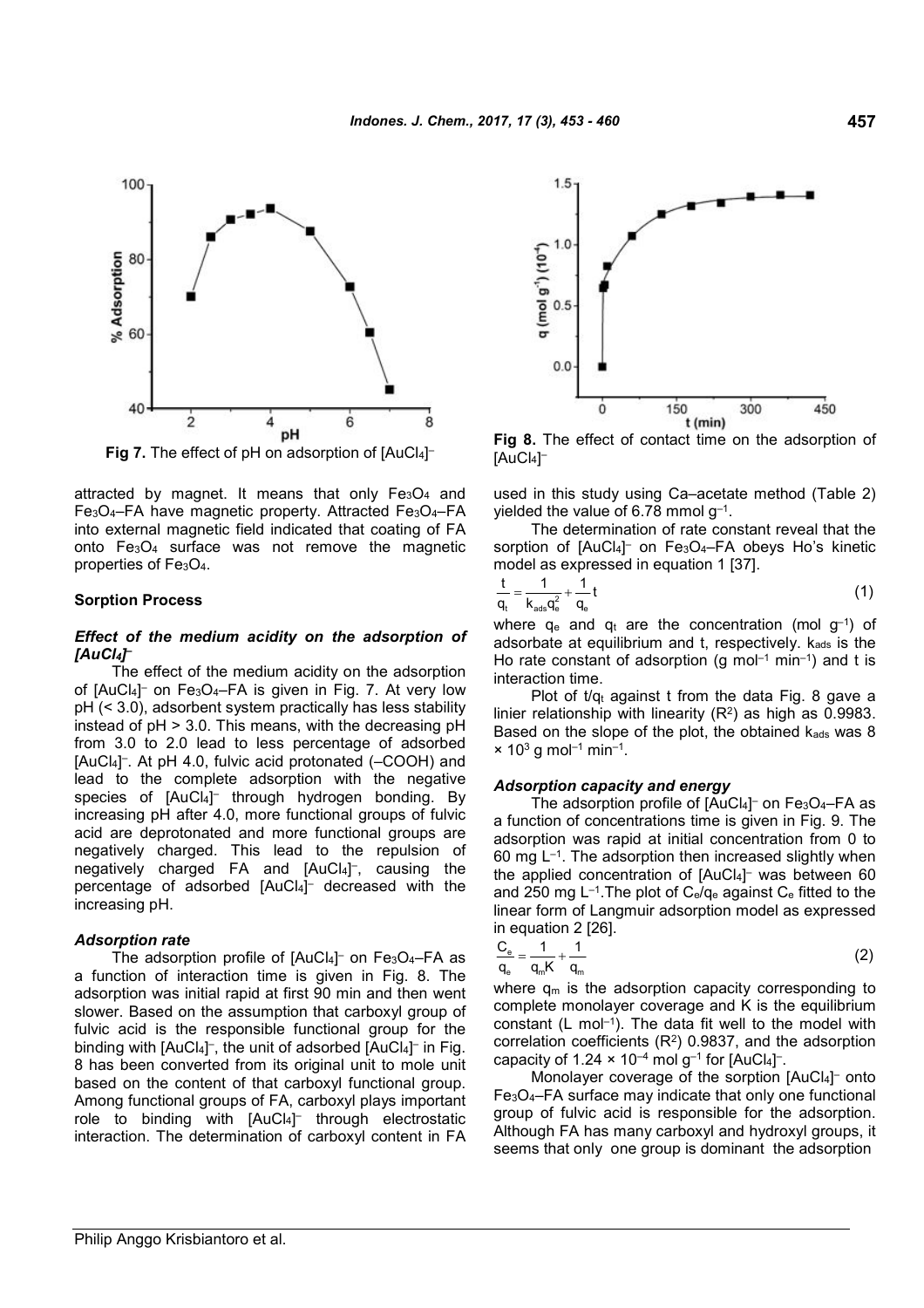

**Fig 9.** Relationship between adsorbed [AuCl<sub>4</sub>]<sup>-</sup> and the remaining concentration of [AuCl<sub>4</sub>]<sup>-</sup> in the solution at equilibrium (left), and linear form of Langmuir equation of adsorption of [AuCl4]<sup>–</sup> on Fe $_3$ O<sub>4</sub>–FA (right)

of [AuCl4] – . There is a possibility that carboxyl group is the responsible functional group for the binding of [AuCl<sub>4</sub>]<sup>-</sup>, while the content of -COOH on Fe<sub>3</sub>O<sub>4</sub>-FA used in this study was  $67.8$  cmol kg<sup>-1</sup> and equivalent to  $6.78$ mmol  $g^{-1}$ . This means, the adsorption capacity of Fe<sub>3</sub>O<sub>4</sub>– FA in adsorbing [AuCl $_4$ ] $^{\scriptscriptstyle +}$  as high as 1.24 × 10<sup>–4</sup> mol g $^{\scriptscriptstyle -1}$ will be equivalent to 0.124 mmol g $^{\rm -1}.$ 

The value of equilibrium constant (K) can be determined from the intercept of plot Ce/q<sup>e</sup> against Ce. The calculation showed that the value of K was 6.03 × 10<sup>4</sup> L mol<sup>-1</sup>. According to the equation  $E_{\text{ads}} = -\Delta G_{\text{ads}}^{\circ} = RT \ln K$  [38], the adsorption energy obtained is 27.27 kJ mol–1 .

## *Confirmation of the presence of reductive adsorption*

FT–IR spectra confirmed that –COOH group was involved on the adsorption of [AuCl4] – . Before adsorption, Fe3O4–FA shown main absorption bands originated from FA at 1627 cm<sup>-1</sup>. Absorption band at 1627 cm–1 was characteristic for stretching of aromatic C=C and stretching of C=O in COO– [39].

After the adsorption of [AuCl4] – , the intensity of the band at 1627 cm<sup>-1</sup> significantly increase, this might due to the formation of C=O of Ar=O as the result of the oxidation of phenolic group used for reducing [AuCl4]<sup>-</sup>. Moreover, the intensity of the band at  $3400 \text{ cm}^{-1}$  was decreased and might due to H atom of phenolic group had been released during the for reduction of [AuCl4]<sup>-</sup>. The result of FT-IR agreed well with Hamamoto [35] that –OH of phenolic group has ability to reduce gold ion into gold metal as explained in the reaction below [40].

$$
\left[ \text{AuCl}_4 \right]^{\text{-}} + 3\text{Ar} - \text{OH} \rightarrow \text{Au}^0 + 3\text{Ar} = \text{O} + 3\text{H}^+ + 4\text{Cl}^-
$$

XRD patterns of Fe3O4–FA after adsorption confirm the presence of Au(0) through the appearance of peaks at 2θ: 37.41°; 43.66°; 64.25° and 76.67° that refers to face

–

**Table 3.** Medium acidity before and after adsorptionreduction process

|        | pН    |
|--------|-------|
| Before | After |
| 1.98   | 2.18  |
| 2.51   | 2.61  |
| 3.01   | 2.98  |
| 3.50   | 3.30  |
| 3.94   | 3.53  |
| 4.92   | 4.21  |
| 6.05   | 4.75  |
| 6.56   | 5.75  |
| 7.01   | 6.15  |

centered cubic crystal. Based on the reaction (1), can be explained that to reduce 1.0 mole of [AuCl<sub>4</sub>]-, 3 moles of H<sup>+</sup> from phenolic groups are needed. This also means that the reduction of 1.0 mole [AuCl4] – will produce 3 moles of Ar=O and H<sup>+</sup> . If it is assumed that gold is produced from the adsorbed [AuCl4]<sup>-</sup> by carboxyl group (0.124 mmol  $q^{-1}$ ), it was needed 0.369 mmol g<sup>-1</sup> (three times of adsorbed [AuCl<sub>4</sub>]<sup>-</sup>) of -OH content to reduce the adsorbed [AuCl4]<sup>-</sup> on Fe<sub>3</sub>O<sub>4</sub>-FA.

The released H<sup>+</sup> increases the acidity of the medium as the result of reduction process. Table 3 confirm the decreasing pH after reductive adsorption process of [AuCl4] – into Au(0).

### **CONCLUSION**

Fe3O4–FA was easily synthesized through a cheap and environmentally friendly preparation using iron salt by coprecipitation method using NH4OH. The presence of FA lead to well dispersed and small particles of Fe<sub>3</sub>O<sub>4</sub> (with 14.84 nm of Fe<sub>3</sub>O<sub>4</sub> cores). The adsorbent stability and pH<sub>PZC</sub> affected the optimum pH of the adsorption. Adsorption of the [AuCl4] – was optimum at pH of 4 in which Fe3O<sup>4</sup> was at its high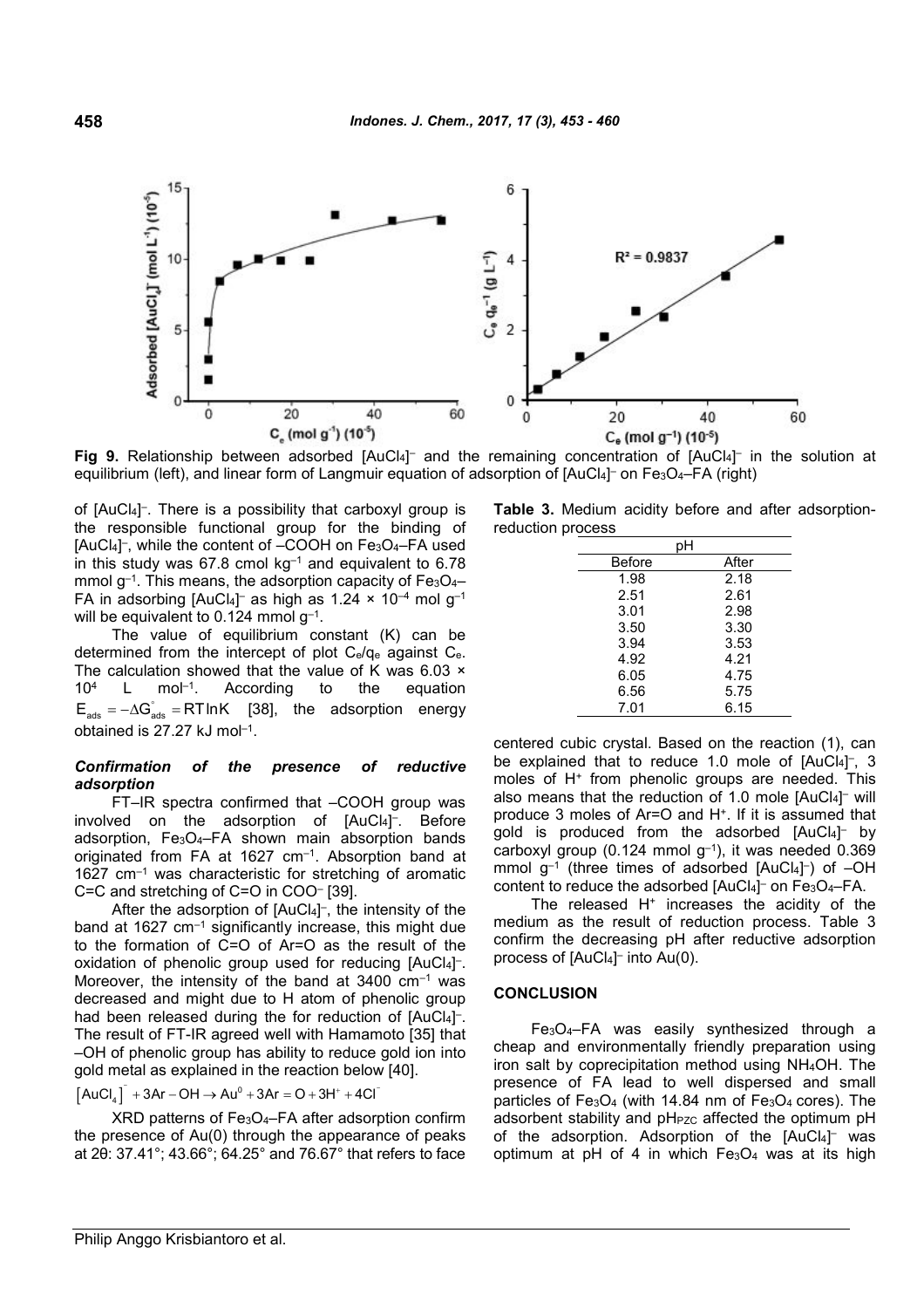stability and positively charged. Sorption reached the equilibrium in 5 h and agreed well to Ho's kinetic model with rate constant (k)  $8.0 \times 10^3$  g mol<sup>-1</sup> min<sup>-1</sup> and followed Langmuir adsorption model with adsorption capacity 1.24  $\times$  10<sup>–4</sup> mol g<sup>–1</sup>.

#### **ACKNOWLEDGEMENT**

This study was supported by Bidikmisi Scholarship from Ministry of Education and Culure, Republic of Indonesia for the first author and *Penelitian Tim Pascasarjana* 2017, No. 2542/UN1.P.III/DIT-LIT/LT/2017 date April 19, 2017. This paper was dedicated to the late of Prof. Dr. Narsito of Chemistry Department, Universitas Gadjah Mada, for the supervision that enabling the first author to finish his Bachelor Degree.

### **REFERENCES**

- [1] Birloaga, I., De Michelis, I., Ferella, F., Buzatu, M., and Vegliò, F., 2013, Study on the influence of various factors in the hydrometallurgical processing of waste printed circuit boards for copper and gold recovery, *Waste Manage*., 33 (4), 935–941.
- [2] Kotte, P., and Yun, Y.S., 2014, L*-*cysteine impregnated alginate capsules as a sorbent for gold recovery, *Polym. Degrad. Stab.*, 109, 424–429.
- [3] Li, H., Wang, X., Cao, L., Zhang, X., and Yang, C., 2015, Gold-recovery PVDF membrane functionalized with thiosemicarbazide, *Chem. Eng. J.*, 280, 399–408.
- [4] Aylmore, M.G., and Muir, D.M., 2001, Thiosulfate leaching of gold: A review, *Miner. Eng.*, 14 (2), 135– 174.
- [5] Pangeni, B., Paudyal, H., Abe, M., Inoue, K., Kawakita, H., Ohto, K., Adhikaria, B.B., and Alam, S., 2012, Selective recovery of gold using some cross-linked polysaccharide gels, *Green Chem.*, 14, 1917–1927.
- [6] Villalobos, L.F., Yapici, T., and Peinemann, K.V., 2014, Poly-thiosemicarbazide membrane for gold recovery, *Sep. Purif. Technol.*, 136, 94–104.
- [7] Syed, S., 2012, Recovery of gold from secondary sources-A review, *Hydrometallurgy*, 115-116, 30– 51.
- [8] Botz, M.M., Mudder, T.I., and Akcil, A., 2005, "Cyanide Treatment: Physical, Chemical and Biological Processes" in *Advances in Gold Ore Processing*, Adams, M., ed., Elsevier Ltd., Amsterdam, 672–700.
- [9] Fricker, A.G., 1993, Recovery of cyanide in the extraction of gold, *J. Cleaner Prod.*, 1 (2), 77–80.
- [10] Mudder, T.I., and Botz, M.M., 2004, Cyanide and society: A critical reviews, *Eur. J. Miner. Process. Environ. Prot.*, 4 (1), 62–74.
- [11] Yap, C.Y., and Mohamed, N., 2007, An electrogenerative process for the recovery of gold from cyanide solutions, *Chemosphere*, 67 (8), 1502– 1510.
- [12] El Ghandoor, H., Zidan, H.M., Khalil, M.M.H., and Ismail, M.I.M., 2012, Synthesis and some physical properties of magnetite (Fe3O4) nanoparticles, *Int. J. Electrochem. Sci.*, 7, 5734–5745.
- [13] Sun, J., Zhou, S., Hou, P., Yang, Y., Weng, J., Li, X., and Li, M., 2006, Synthesis and characterization of biocompatible Fe3O<sup>4</sup> nanoparticles, *J. Biomed. Mater. Res. Part A*, 80 (2), 333–341.
- [14] El-kharrag, R., Amin, A., and Greish, Y.E., 2011, Low temperature synthesis of monolithic mesoporous magnetite nanoparticles, *Ceram. Int.*, 38 (1), 627–634.
- [15] Lim, S.H., Woo, E.J., Lee, H., and Lee, C.H., 2008, Synthesis of magnetite-mesoporous silica composites as adsorbents for desulfurization from natural gas, *Appl. Catal., B*, 85 (1-2), 71–76.
- [16] Maity, D., and Agrawal, D.C., 2007, Synthesis of iron oxide nanoparticles under oxidizing environment and their stabilization in aqueous and non-aqueous media, *J. Magn. Magn. Mater.*, 308 (1), 46–55.
- [17] Zhang, L., He, R., and Gu, H.C., 2006, Oleic acid coating on the monodisperse magnetite nanoparticles, *Appl. Surf. Sci.*, 253 (5), 2611– 2617.
- [18] Tan, K.H., 1998, *Principle of Soil Chemistry*, *Marcel Dekker*, New York.
- [19] Buhani, and Suharso, 2006, The influence of pH towards multiple metal ion adsorption of Cu(II), Zn(II), Mn(II), and Fe(II) on humic acid, *Indones. J. Chem.*, 6 (1), 43–46.
- [20] Narsito, Santosa, S.J., and Lastuti, S., 2008, Photo-reduction kinetics of MnO<sub>2</sub> in aquatic environments containing humic acids, *Indones. J. Chem.*, 8 (1), 37–41.
- [21] Nurmasari, R., Santosa, U.T., Umaningrum, D., and Rohman, T., 2010, Immobilization of humic acid on chitosan beads by protected cross-linking method and its application as sorbent for Pb(II), *Indones. J. Chem.*, 10 (1), 88–95.
- [22] Santosa, U.T., Mustikasaria, K., Santosa, S.J., and Siswanta, D., 2007, Study of sensitization of fulvic acid on photoreduction of Cr(VI) to Cr(III) by TiO<sup>2</sup> photocatalyst, *Indones. J. Chem.*, 7 (1), 25–31.
- [23] Umaningrum, D., Santosa, U.T., Nurmasari, R., and Yunus, R., 2010, Adsorption kinetics of Pb(II), Cd(II), and Cr(III) on adsorbent produced by protected-crosslinking of humic acid-chitosan, *Indones. J. Chem.*, 10 (1), 80-87.